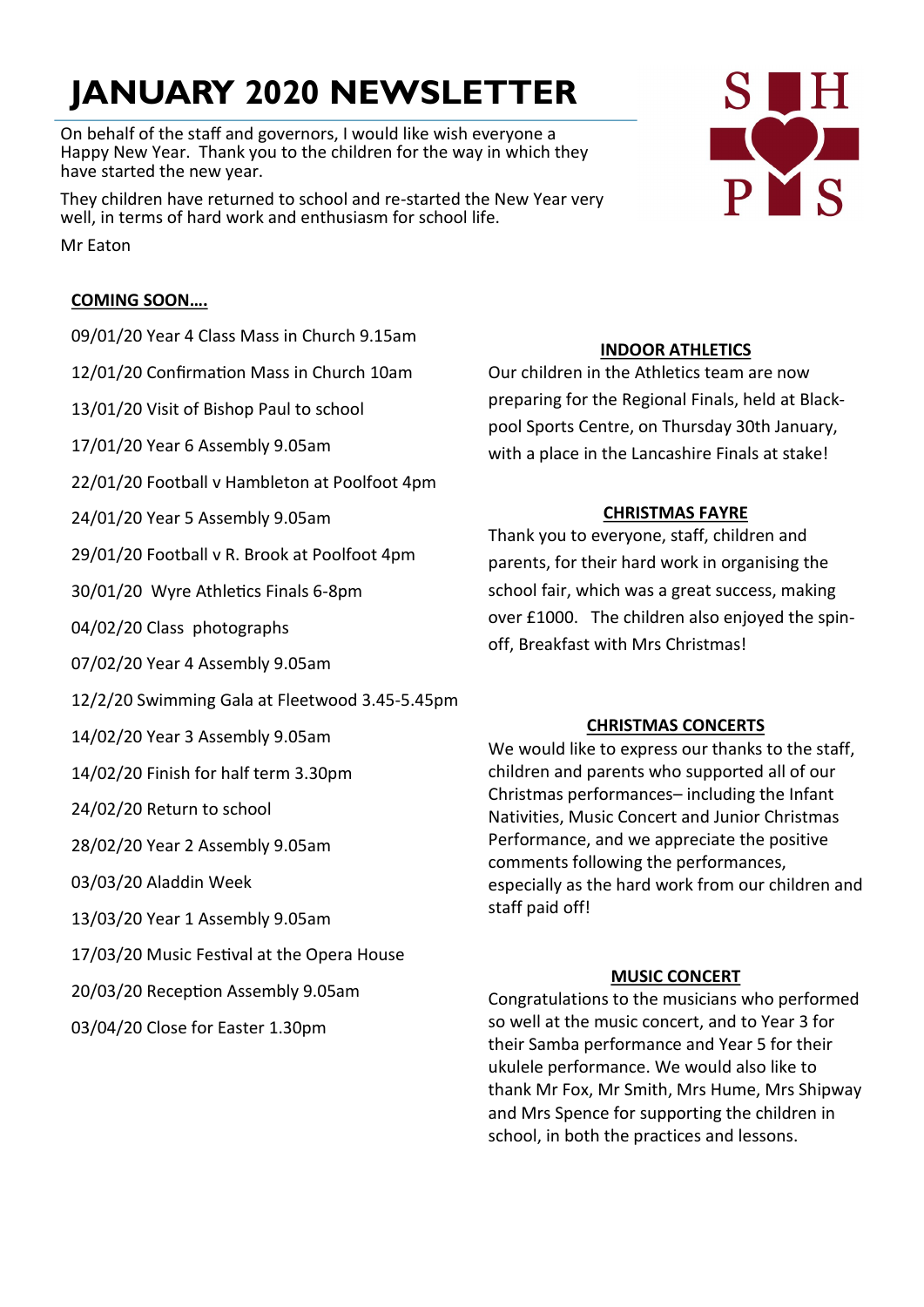# **JANUARY 2020 NEWSLET TER**

## **NON-UNIFORM DAY**

Thank you for the donations for the Christmas via the non-uniform day, we appreciate your generosity.

## **ALADDIN!**

Thank you to all the children who auditioned for Aladdin, with over 100 children showing an interest in participating in our next show. Congratulations to the children shortlisted for acting parts, and there will be a role for every child in the show who auditioned. Rehearsals take place on Thursdays, after school (actors and dancers until 23/1/20 then all cast).

Thank you to the children for the commitment, and to Miss Darville, Mrs Wilson, Mrs Hewitt,

Mrs Urmston, Mrs Johnson, Mrs Ball and Isabella for their hard work in preparing the children.

The performance dates (in school) are as follows:

# -**Tuesday 3rd March 6.00pm**

**-Wednesday 4th March 1.30pm**

**-Thursday 5th March 6.00pm**

## **BLACKPOOL MUSIC FESTIVAL**

Thank you to Mrs Rae for all her hard work, with support from several staff, as she prepares the children for the Blackpool Music Festival on Monday 18th March, at Blackpool Opera House.

#### **CONFIRMATION MASS**

The Confirmation Mass will soon be celebrated, with the visit of Bishop Paul Swarbrick, on Sunday 12th January 2020, at 10am in Church. Bishop Paul will also be visiting school on Monday 13th January.

#### **CAR PARK USE**

Thank you to the vast majority of parents and grandparents for helping us make the car park a safer place for everyone. **The use of the car park is prohibited, unless you arrive before 8am to drop off for Breakfast Club and after 5pm to collect from After School Club**. Thank you for your cooperation, as it is much appreciated.

#### **MUSIC**

We are continuing with music tuition this year, and we have tutors available for clarinet, guitar, keyboard, flute or violin. If your child is interested in starting to learn to play an instrument, please see the school office.

#### **FOOTBALL**

The second half of the football season starts with the next round of matches for the football team at Poolfoot Farm.

#### **CARE HOME VISITS**

Thank you to Mrs Bowden and Mrs Johnson for taking the choir to local Care Homes to entertain the residents this Christmas. It was hugely significant for the residents and staff.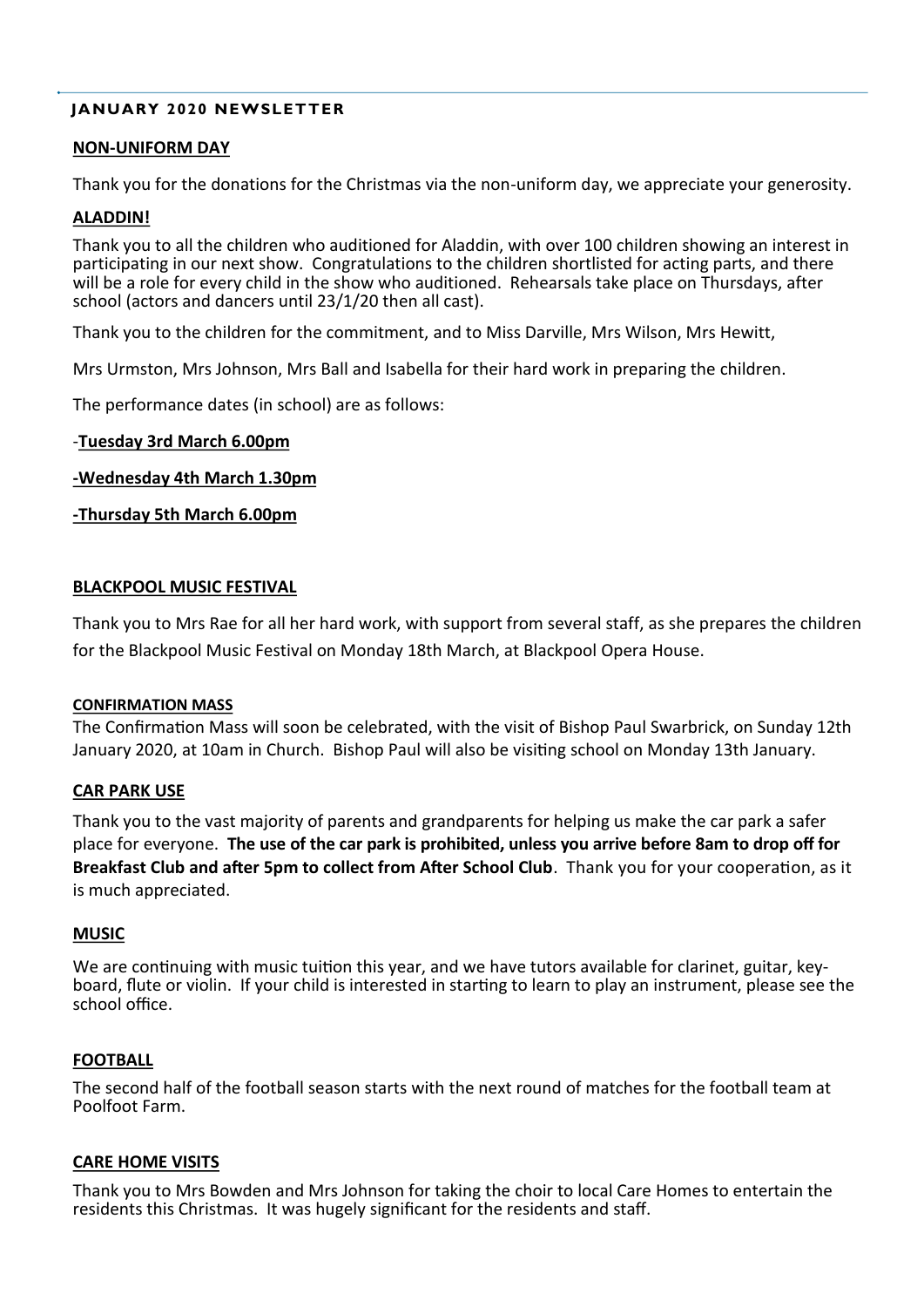## **BREAKFAST AND AFTER SCHOOL CLUB**

If you need childcare before or after school, please see the school office, or ring Mrs Porter direct on 07538924508. We have extended opening until 6pm. The cost of the morning session is £2.75 and the after school session is £5.50.

The Breakfast Club is open from 7.30am until school time, and children receive food and drinks at both the breakfast and after school clubs.

## **ABSENCES AND APPOINTMENTS**

In addition to no longer being allowed to authorise holiday absences, we are now expected to see evidence of appointments. If your child requires a medical appointment during school time. Please contact school before 9.30am if your child is absent, otherwise the absence could be deemed unauthorised.

## **REMINDERS**

Articles of jewellery are not allowed in school, as they could cause injury to the wearer or another person. **Earrings** have been a constant source of argument and injury in the past. The Local Authority bans them for P.E. and swimming. The Governors of this school have ruled that **no jewellery, other than a wrist watch, can be worn in school. Shoes must be worn as standard uniform. Nail varnish is also not be worn by children.**

#### **LOST PROPERTY**

Please can all property and clothing belonging to your children have their names written or sewn in.

#### **HAIR**

Please use plain hair bands and clips for children's hair. Fashion bows or headbands are not part of our school uniform. Please can long hair be tied back.

At Sacred Heart, Mohican hairstyles and shaved patterns into hair are not acceptable.

#### **MEDICINES**

Please make sure that the medicines permission form has been completed if your child needs prescribed medicine in school. If you require a form (for prescribed medicines only), please contact the school office.

#### **ADMISSIONS FOR FUTURE YEARS**

If you would like to add your child to the admissions list, please see the School Office, If you have a sibling of a child currently at Sacred Heart, it is still worth registering with us. We also hold registers of interest for 2021 and 2022.

# **MATHS CLINIC**

**Mr Eaton has continued the Maths Clinic to assist parents in supporting their children with Maths. Many of the subject areas in Maths are being taught earlier, and especially with the GCSE programme of study. If you would to talk about Maths, Mr Eaton is available from 8.30am on Tuesday mornings in the Da Vinci Building.**